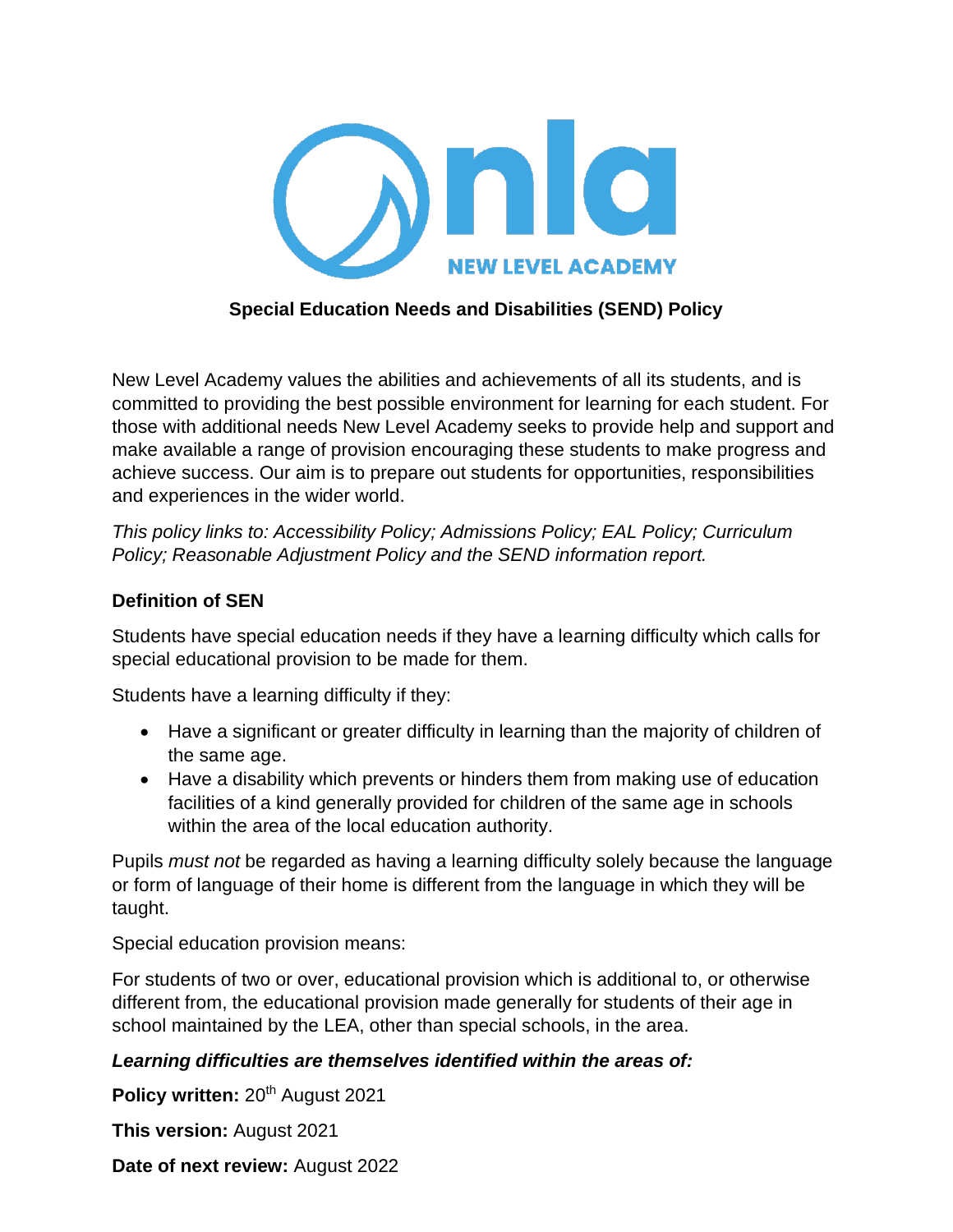- Cognition and Learning;
- Communications and Interaction;
- Behaviour, Emotional and Social Development;
- Sensory and/or Physical.

## **Admissions and Equal Opportunities**

Admission to New Level academy is not based on any prior learning or attainment, nor is it limited to any specific requirements other than age. New Level Academy expects to admit students from a range of backgrounds, with a range of special educational needs alongside students without any recognised specific needs. However, New Level Academy does recognise that there are limitations to the quality of provision it could offer to students with some severe difficulties. For this reason, New Level Academy will not usually admit an individual with a Severe Learning Difficulty (SLD), Profound and Multiple Learning Difficulty (PMLD), or a Multi-sensory Impairment (MSI). Where the appropriate support and infrastructure is in place, New Level Academy will seek to admit learners with the following learning difficulties: Specific Learning Difficulty (SpLD); Moderate Learning Difficulty (MLD); Behavioural, Emotional and Social Difficulty (BESD); Speech, Language and Communication Needs (SLCN); Autistic Spectrum Disorder (ASD); Visual Impairment (VI); Hearing Impairment (HI); and Physical Disability (PD).

# **Signposting**

In any instances where New Level Academy is unable to fulfill the specific needs of a young person. New Level Academy will seek to signpost to other local provision that may be suitable.

### **Aims:**

New Level Academy will:

- Offer access for all students to a broad, balanced and relevant education that is differentiated to meet individual strengths and needs. Where it is required that students access the National Curriculum, New Level Academy will work with referring schools/agencies to provide this.
- Provide help and support for students across the spectrum of SEN in order to maximise their potential.
- Encourage students to be active participants in their learning, expressing their views and to be involved in the cyclical process of target setting and review.
- Help all students with learning difficulties develop functional literacy and numeracy skills.
- Help those with physical and psychological difficulties, by promoting skills which will assist in their development.

Policy written: 20<sup>th</sup> August 2021

**This version:** August 2021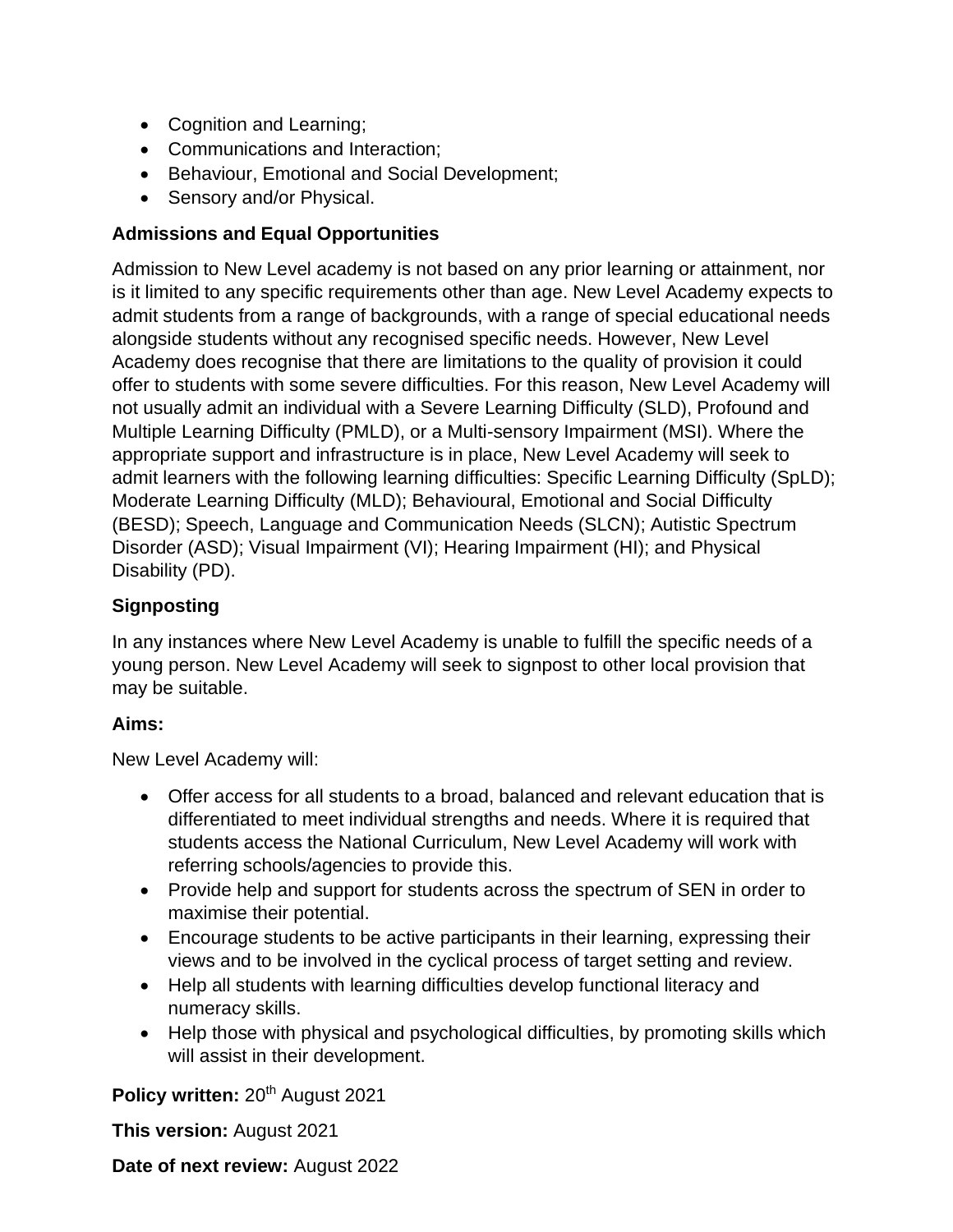- Ensure that all staff see themselves as teachers of students with special education needs, recognising that they play a primary role in registering concerns, providing appropriately differentiated tasks, learning resources and opportunities.
- Work in partnership with commissioners, parents and carers and a range of other agencies in setting high expectations and supporting the achievements of all students.

### **Gifted and talented**

Gifted and talented students often have other learning needs, whether specific or behavioural, meaning they are often disinclined or unable to perform to their maximum potential, sometimes resulting in exclusion.

Examples may include:

- Good verbal skills often with extensive appropriate vocabulary, but poor writing skills.
- High achievement in one area only.
- Ability to achieve above the average peer, but due to low motivation is not currently achieving.
- Good academic ability but poor interpersonal skills.

One of New Level Academy's primary aims is to 'address the individual social, emotional and learning needs of young people and develop their self-esteem' therefore this includes those students who are identified as being gifted and talented.

### **Responsibilities**

- The Head teacher along with the Proprietor has overall responsibility for the school's general policy and approach to meeting students' educational needs and will oversee provision.
- The School Development Manager and Head Teacher will undertake responsibility for implementation of the policy.
- The role of 'SENCo' will be taken by the Head Teacher. They are responsible for developing effective ways of overcoming barriers to learning and ensuring that teaching is at least 'good' and effective.
- All teachers are teachers of students with SEN and have responsibility for them; the SENCo provides help and advice to support colleagues in these whole staff responsibilities.
- All staff are expected to set effective targets for students which will be monitored by the SENCo.
- The SENCo will ensure that all staff liaise with parents/carers and other professionals regarding the specified needs of individual students. This will

# Policy written: 20<sup>th</sup> August 2021

**This version:** August 2021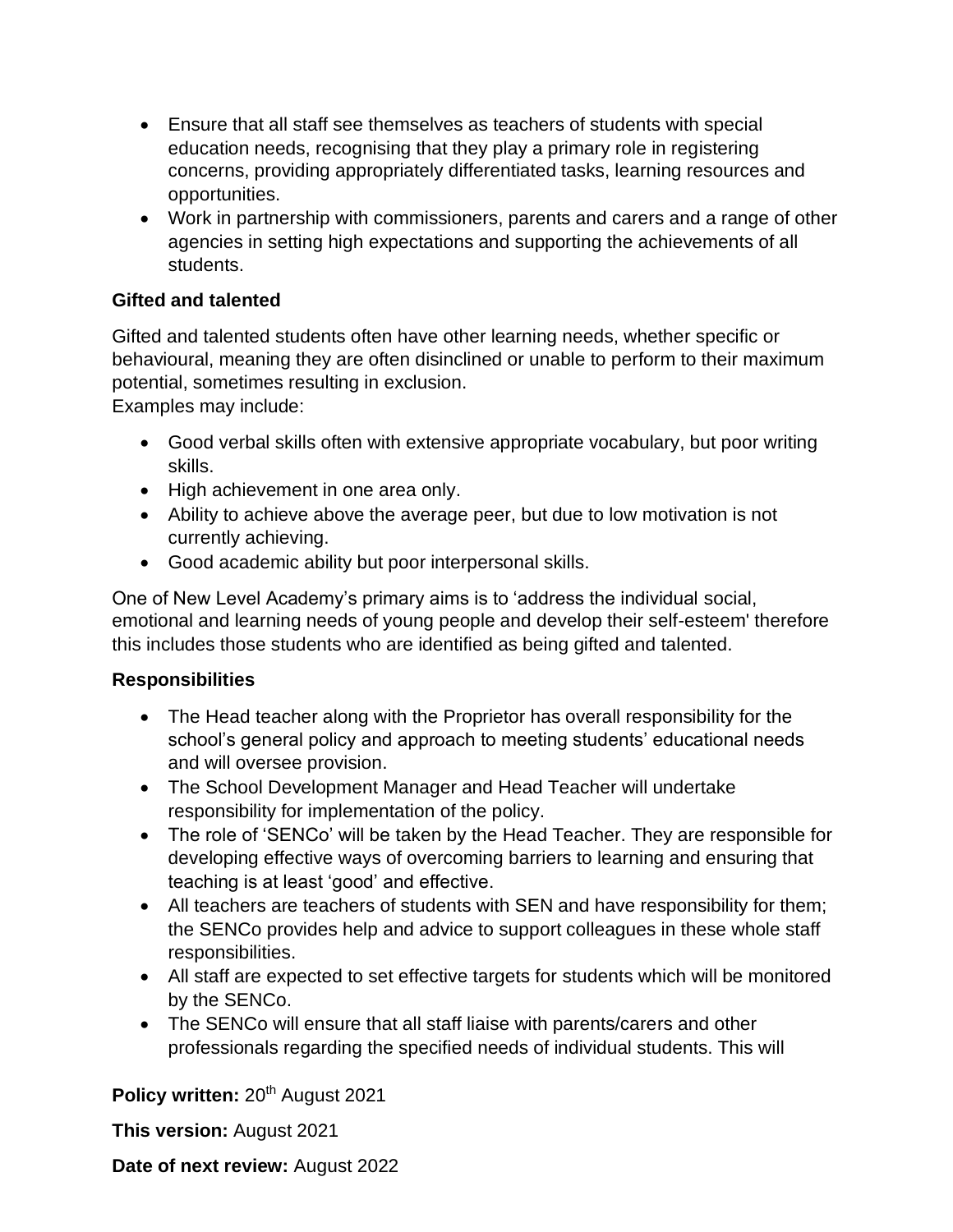include overseeing the collection and recording of data and the use of IEPs or ILPS.

- At the end of the student's programme the Head Teacher will ensure that a smooth transition takes place and that all relevant information is communicated effectively.
- All students within the school community are encouraged to support; value and help each other, thus playing their part in the inclusion of all.

# **Provision**

During the referral process, the individual needs of all pupils will be identified through the initial interview and through the exchange of information with the referrer and others involved with the student. The Head Teacher will discuss with the referrer, parent/carer, student and any other relevant agencies the exact day-to-day impact of the needs identified.

Using information gathered through this process and through initial assessments, New Level Academy will work with the student, referrer, parent/carer and other relevant agencies to draw up an Individual Learning Plan (ILP) that sets out how the curriculum will be tailored to meet the academic and social, emotional, moral and spiritual needs of the student.

Students will be supported in a variety of ways, through:

- Support in class through use of additional staff and/or volunteers;
- Individual or small group teaching with learning mentors and/or volunteers;
- Personalised learning programme;
- Work with learning support services and other outside professionals;
- 1:1 reading practice with staff or volunteers;
- Break time support to meet social needs;
- Withdrawal from an appropriate part of the timetable for individual programmes;
- Help with study skills;
- Reasonable adjustments in exams if eligible under exam board criteria, e.g., additional time, readers, prompters, separate invigilation;
- Adaptations to the physical environment.

# **Individual Learning Plans (ILP)**

Strategies for students' progress will be recorded in an ILP containing information on:

- Short term targets
- Teaching strategies
- Provision made

Policy written: 20<sup>th</sup> August 2021

**This version:** August 2021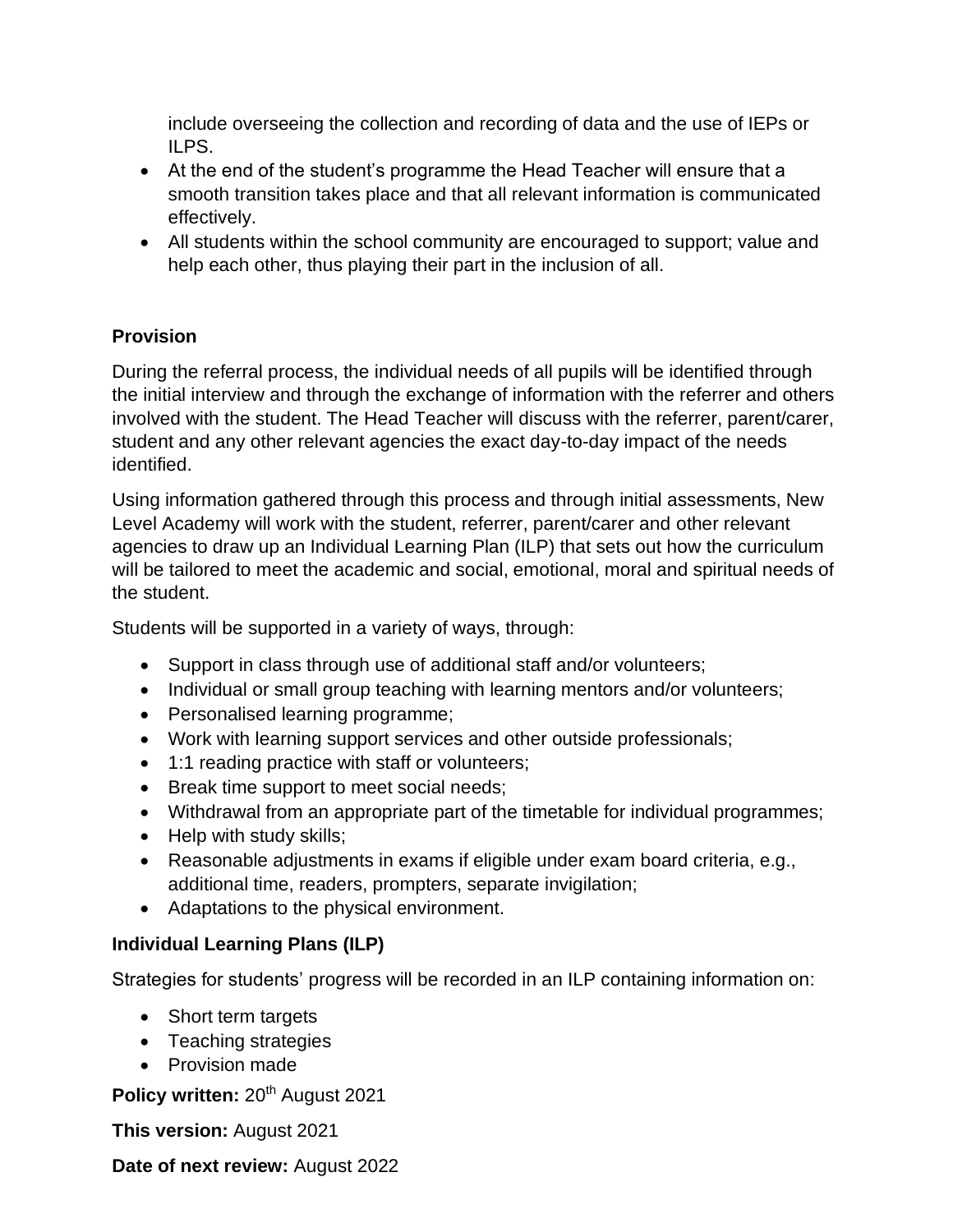- Date for review
- Success and/or exit criteria
- The outcomes recorded at review.

The ILP will record only that which is different from or additional to the normal differentiated curriculum, and will concentrate on three or four individual targets that closely match the student's needs.

Where a student has a Statement of special education needs, or individual Education and Health Care Plan (EHC Plan), special consideration will be given to the special educational provision considered necessary to meet the learner's needs set out within it. New Level Academy will need to liaise and plan carefully with the referrer to ensure that these requirements are being met. Students with a Statement of special educational needs or EHC plan will have short term targets set for them, which have been established after consultation with parents/carers, referrers, and student based on the targets identified in the statement or EHC Plan. These targets and identified interventions will be set out in the ILP and be implemented by staff in the normal classroom setting as far as possible.

### **Accessibility**

New Level Academy has a written accessibility plan which demonstrates the school's desire to engage with as many young people as is reasonable for their best education and welfare at the school. The '3 Year Plan' sets out the response to issues raised in a number of checks made regarding access to premises for students, staff and visitors and to pupil's access to teaching and learning. Areas identified as requiring immediate or short term attention are also addressed in the school 'Action Plan'.

The 3-year plan outlines the steps New Level Academy will take to continually review and improve on the provision it makes in the following three years, to allow all users to access and use the centre comfortably and safely.

### **Additional support**

New Level Academy intentionally operates with small groups of students and high staff/student ratios. This facilitates a level of care and support that is much higher than in mainstream education. Where appropriate, New Level Academy is able to work 1:1 with individual students, responding to their needs as they arise. Where further support is required, New Level Academy can sometimes access additional resources which could include the use of an interpreter or signer or someone with specific expertise to respond to the needs of the individual.

### **Review and/or Panel Meetings**

Policy written: 20<sup>th</sup> August 2021 Pupil progress is monitored and evaluated regularly as part of normal subject assessment and target-setting arrangements. Reviews of progress are discussed with

**This version:** August 2021